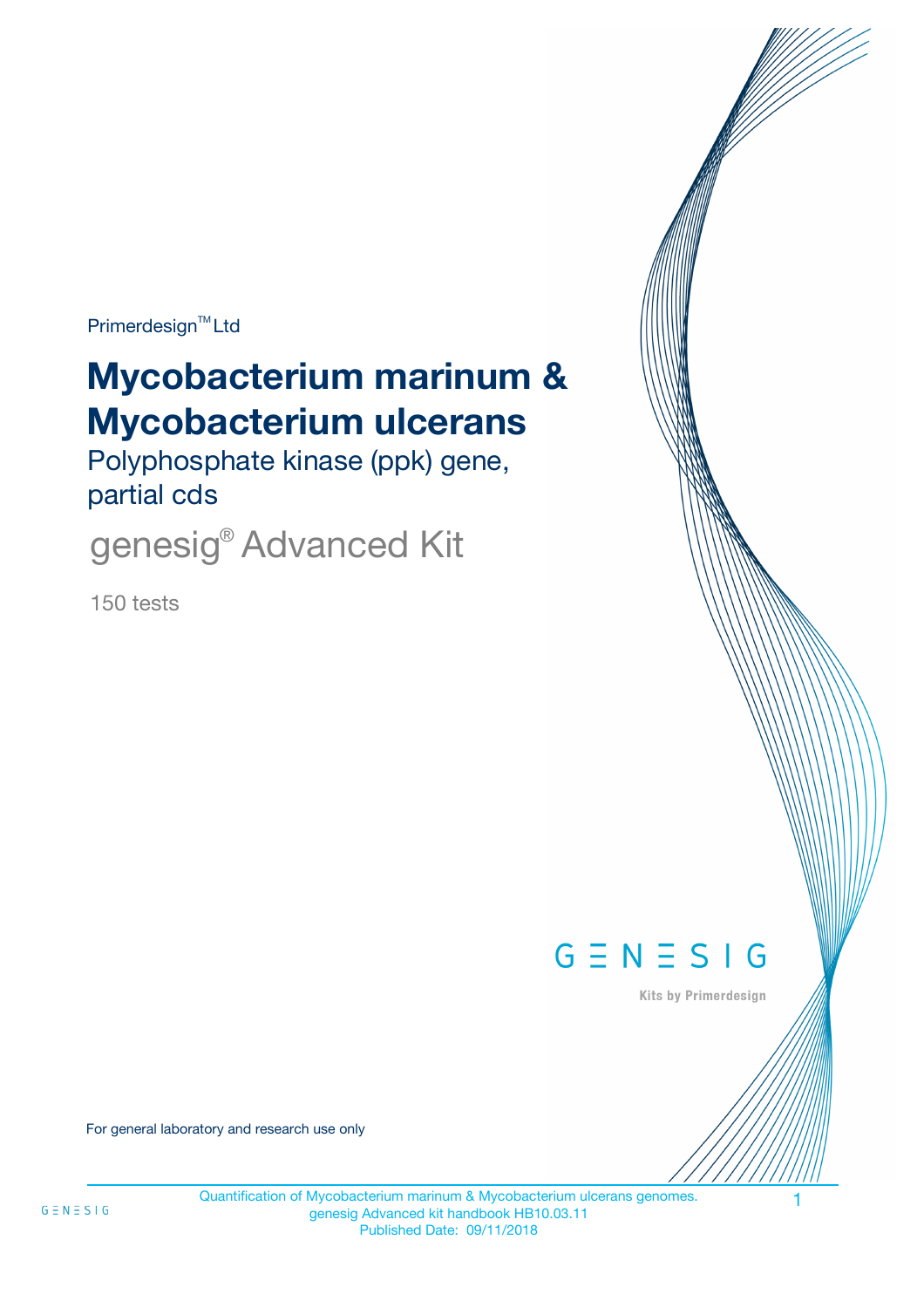# Introduction to Mycobacterium marinum & Mycobacterium ulcerans

Mycobacterium ulcerans is a human pathogen responsible for Buruli ulcer, a necrotizing skin disease most commonly found in West Africa, but outbreaks have also been reported in the Americas, Australia, and Asia.

Mycobacterium marinum (formerly M. balnei) is a free-living bacterium, which causes opportunistic infections in humans. M. marinum sometimes causes a rare disease known as aquarium granuloma, which typically affects individuals who work with fish or keep home aquariums.

M. Ulcerans' genome consists of approx. 5.8Mbp which codes for around 4240 proteins.

The accepted standard for molecular identification of mycobacteria is sequencing analysis of 2 hypervariable regions identified in 16S rRNA gene. M. marinum and M. ulcerans share identical 5´-16S rDNA and 16S-23S rRNA gene spacer sequences Real-Time Polymerase chain reaction (qPCR) methods are based on the 16S rRNA gene, the hsp65 gene or the insertion sequence IS2404

After inoculation into the skin, M. ulcerans proliferates extracellularly and elaborates a toxin, mycolactone, that enters the cells and causes necrosis of the dermis, panniculus, and deep fascia. Early lesions are closed, but as the necrosis spreads, the overlying dermis and epidermis eventually ulcerates. Clumps of extracellular acid-fast bacilli are plentiful and are frequently limited to the base of the ulcer and adjacent necrotic subcutaneous tissue. With healing, there is a granulomatous response, and the ulcerated area is eventually replaced by a depressed scar.

Lesions are usually single and begin as firm, painless, non-tender, movable, subcutaneous nodules 1 to 2 cm in diameter or as small papules. In 1 or 2 months, the nodule may become fluctuant and ulcerates, with an undermined edge that often extends 15 cm or more. The skin adjacent to the lesion, and often that of the entire corresponding limb, may be swollen by edema.

The inhibition of growth of M. marinum at 37°C is related to its ability to infect the cooler parts of the body especially the extremities. Lesions appear after an incubation period of about 2–4 weeks, and after 3–5 weeks they are typically 1-2.5 cm in diameter.

Diagnosis is frequently delayed, probably due to the rarity of the infection and a failure to elicit the usual history of aquatic exposure. Common misdiagnoses include fungal and parasitic infection, cellulitis, skin tuberculosis, rheumatoid arthritis, foreign body reaction, and skin tumor. A high index of suspicion and a detailed history are important in establishing the diagnosis of Mycobacterium infection. Long delays in diagnosis can result in severe, destructive infection. Sometimes, cultures are negative but the diagnosis is still made based on physical signs supported by typical histological findings.

The management of Mycobacterium infections depends on the severity of the infection. A prolonged course of antibiotic therapy is curative in most superficial cases but adjunctive surgical intervention is sometimes indicated in extensive and deep infections.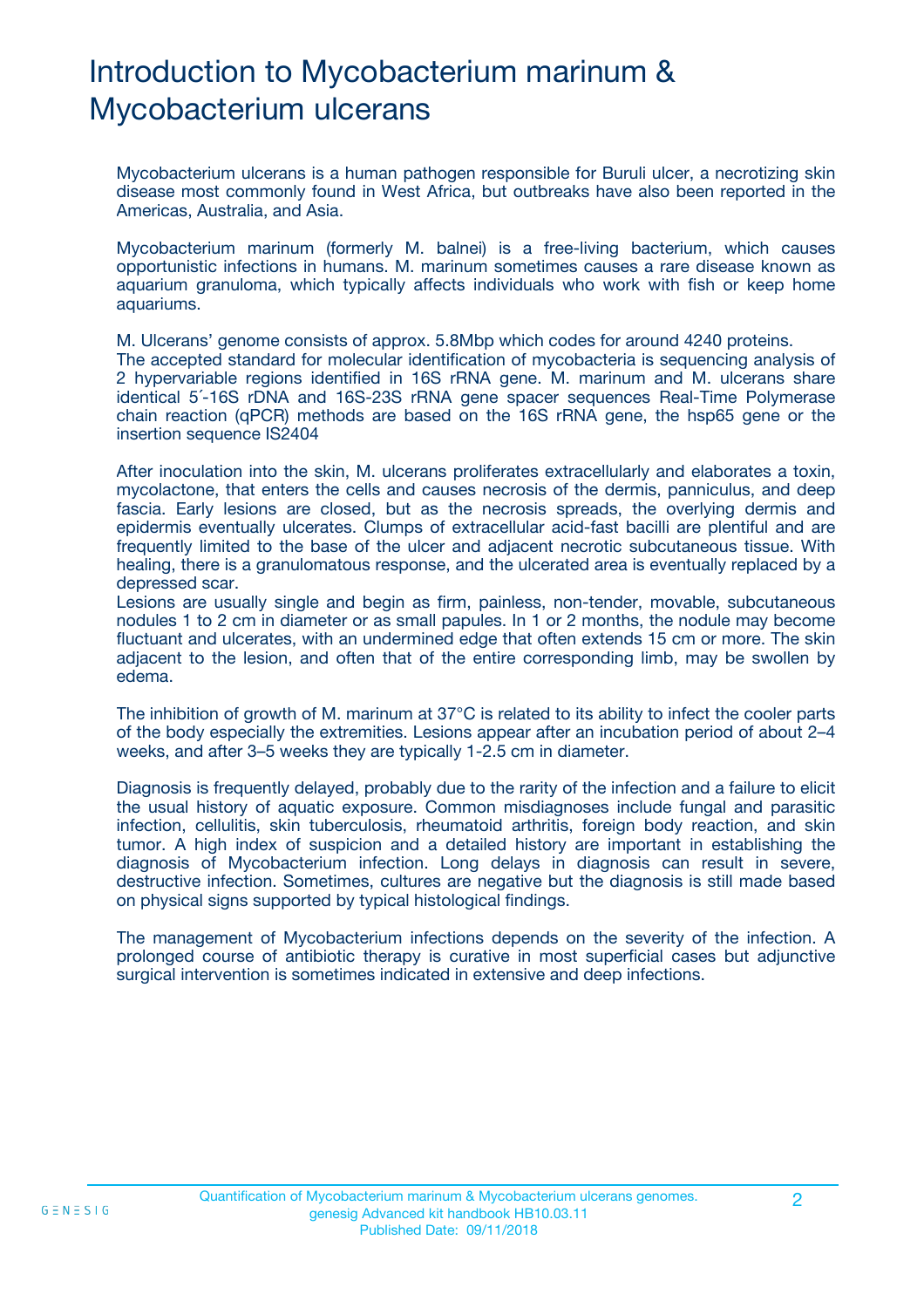# **Specificity**

The Primerdesign genesig Kit for Mycobacterium marinum & Mycobacterium ulcerans (M. marinum/M.ulcerans) genomes is designed for the in vitro quantification of M.marinum/M. ulcerans genomes. The kit is designed to have a broad detection profile. Specifically, the primers represent 100% homology with over 95% of the NCBI database reference sequences available at the time of design.

The dynamics of genetic variation means that new sequence information may become available after the initial design. Primerdesign periodically reviews the detection profiles of our kits and when required releases new versions.

The kit is predicted to detect Mycobacterium pseudoshottsii due to sequence information added to the NCBI database since the initial design of the assay.

If you require further information, or have a specific question about the detection profile of this kit then please send an e.mail to enquiry@primerdesign.co.uk and our bioinformatics team will answer your question.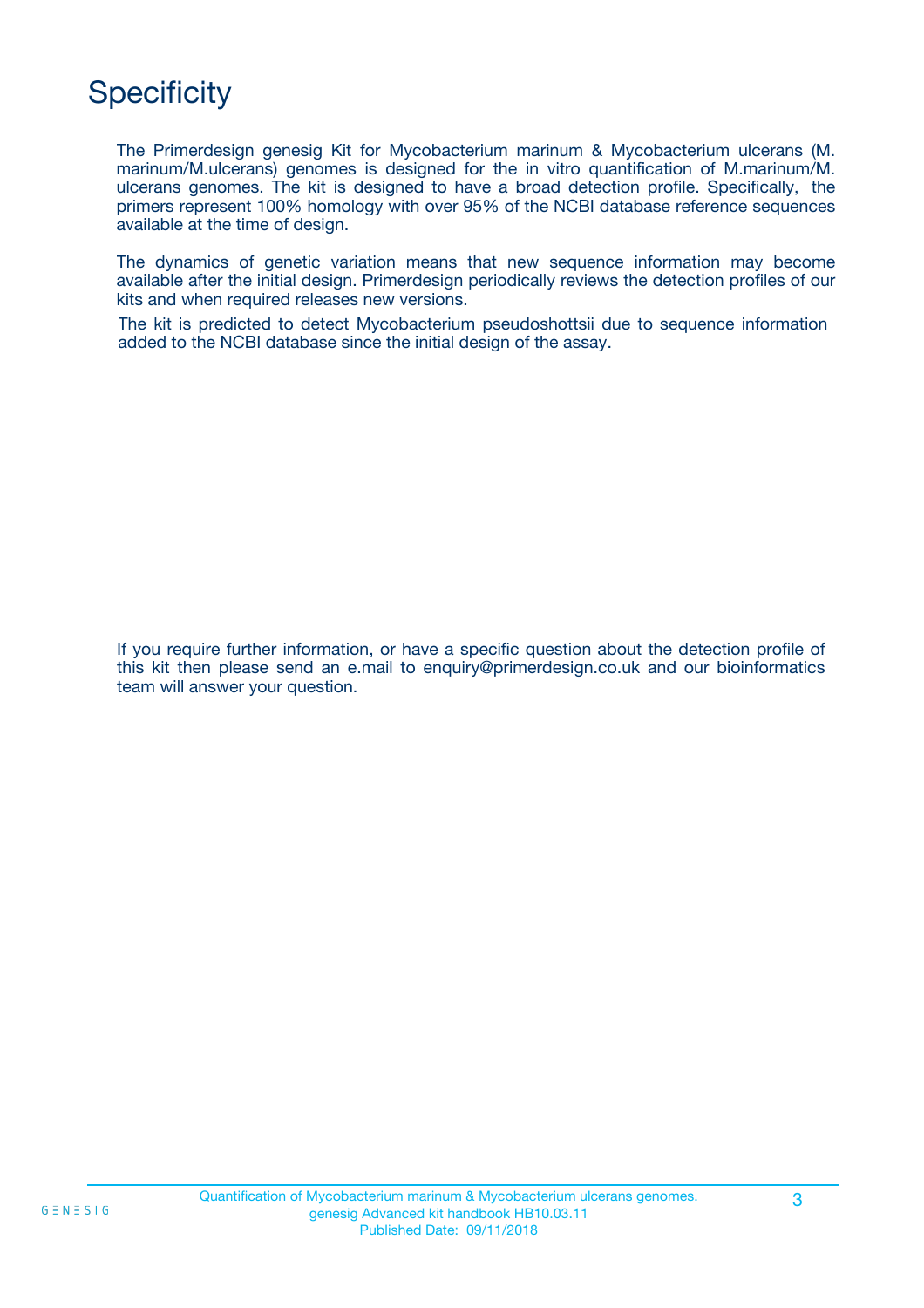# Kit contents

- **M.marinum/M.ulcerans specific primer/probe mix (150 reactions BROWN)** FAM labelled
- **M.marinum/M.ulcerans positive control template (for Standard curve RED)**
- **Internal extraction control primer/probe mix (150 reactions BROWN)** VIC labelled as standard
- **Internal extraction control DNA (150 reactions BLUE)**
- **Endogenous control primer/probe mix (150 reactions BROWN)** FAM labelled
- **RNase/DNase free water (WHITE)** for resuspension of primer/probe mixes
- **Template preparation buffer (YELLOW)** for resuspension of internal control template, positive control template and standard curve preparation

### Reagents and equipment to be supplied by the user

#### **Real-time PCR Instrument**

#### **Extraction kit**

This kit is recommended for use with genesig Easy DNA/RNA extraction kit. However, it is designed to work well with all processes that yield high quality RNA and DNA with minimal PCR inhibitors.

#### **oasig**TM **lyophilised or Precision**®**PLUS 2X qPCR Master Mix**

This kit is intended for use with oasig or PrecisionPLUS2X qPCR Master Mix.

**Pipettors and Tips**

**Vortex and centrifuge**

#### **Thin walled 1.5 ml PCR reaction tubes**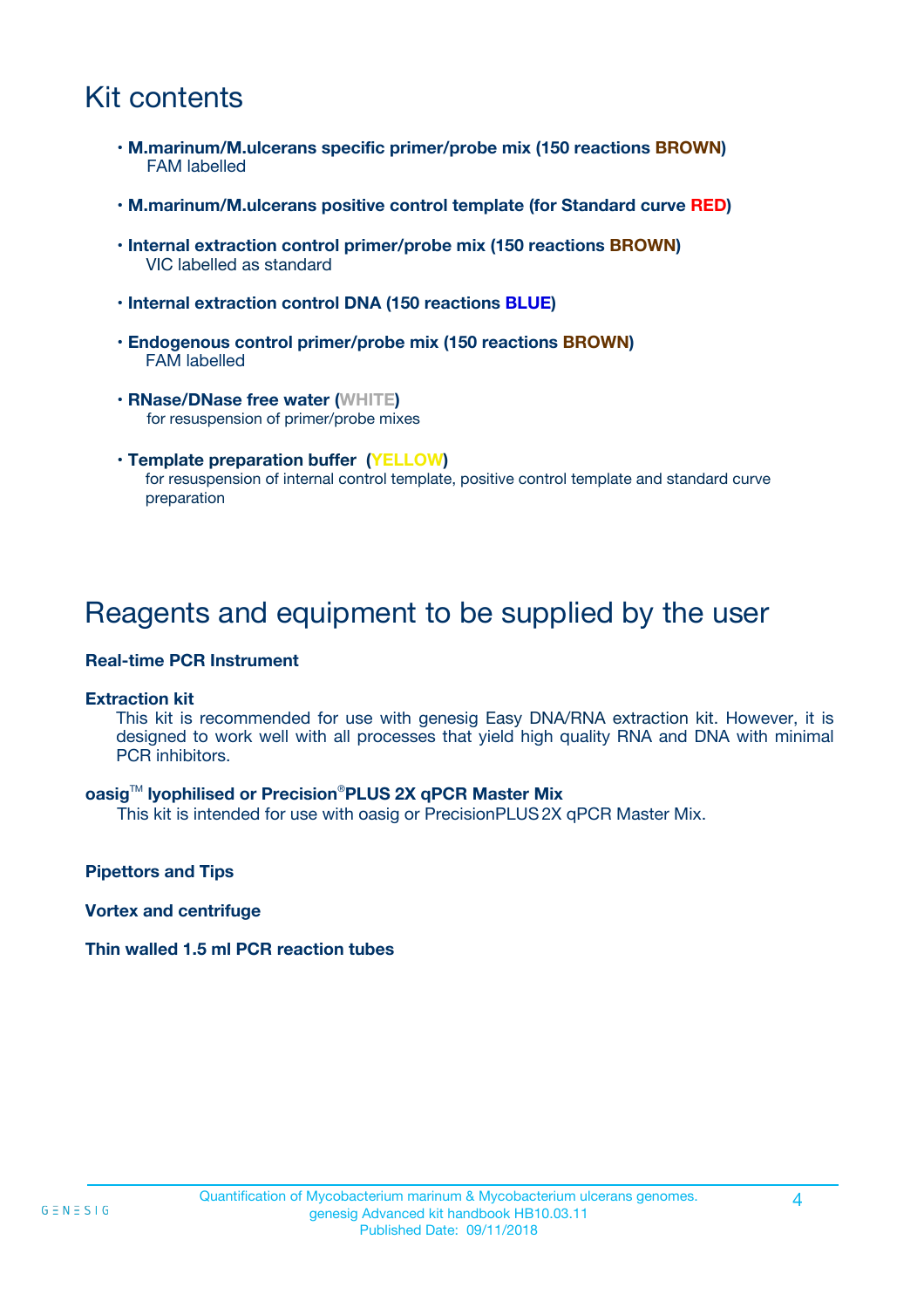### Kit storage and stability

This kit is stable at room temperature but should be stored at -20ºC on arrival. Once the lyophilised components have been resuspended they should not be exposed to temperatures above -20°C for longer than 30 minutes at a time and unnecessary repeated freeze/thawing should be avoided. The kit is stable for six months from the date of resuspension under these circumstances.

If a standard curve dilution series is prepared this can be stored frozen for an extended period. If you see any degradation in this serial dilution a fresh standard curve can be prepared from the positive control.

Primerdesign does not recommend using the kit after the expiry date stated on the pack.

### Suitable sample material

All kinds of sample material suited for PCR amplification can be used. Please ensure the samples are suitable in terms of purity, concentration, and DNA integrity (An internal PCR control is supplied to test for non specific PCR inhibitors). Always run at least one negative control with the samples. To prepare a negative-control, replace the template DNA sample with RNase/DNase free water.

### Dynamic range of test

Under optimal PCR conditions genesig M.marinum/M.ulcerans detection kits have very high priming efficiencies of >95% and can detect less than 100 copies of target template.

### Notices and disclaimers

This product is developed, designed and sold for research purposes only. It is not intended for human diagnostic or drug purposes or to be administered to humans unless clearly expressed for that purpose by the Food and Drug Administration in the USA or the appropriate regulatory authorities in the country of use. During the warranty period Primerdesign genesig detection kits allow precise and reproducible data recovery combined with excellent sensitivity. For data obtained by violation to the general GLP guidelines and the manufacturer's recommendations the right to claim under guarantee is expired. PCR is a proprietary technology covered by several US and foreign patents. These patents are owned by Roche Molecular Systems Inc. and have been sub-licensed by PE Corporation in certain fields. Depending on your specific application you may need a license from Roche or PE to practice PCR. Additional information on purchasing licenses to practice the PCR process may be obtained by contacting the Director of Licensing at Roche Molecular Systems, 1145 Atlantic Avenue, Alameda, CA 94501 or Applied Biosystems business group of the Applera Corporation, 850 Lincoln Centre Drive, Foster City, CA 94404. In addition, the 5' nuclease assay and other homogeneous amplification methods used in connection with the PCR process may be covered by U.S. Patents 5,210,015 and 5,487,972, owned by Roche Molecular Systems, Inc, and by U.S. Patent 5,538,848, owned by The Perkin-Elmer Corporation.

# Trademarks

Primerdesign™ is a trademark of Primerdesign Ltd.

genesig $^\circledR$  is a registered trademark of Primerdesign Ltd.

The PCR process is covered by US Patents 4,683,195, and 4,683,202 and foreign equivalents owned by Hoffmann-La Roche AG. BI, ABI PRISM® GeneAmp® and MicroAmp® are registered trademarks of the Applera Genomics (Applied Biosystems Corporation). BIOMEK® is a registered trademark of Beckman Instruments, Inc.; iCycler™ is a registered trademark of Bio-Rad Laboratories, Rotor-Gene is a trademark of Corbett Research. LightCycler™ is a registered trademark of the Idaho Technology Inc. GeneAmp®, TaqMan® and AmpliTaqGold® are registered trademarks of Roche Molecular Systems, Inc., The purchase of the Primerdesign™ reagents cannot be construed as an authorization or implicit license to practice PCR under any patents held by Hoffmann-LaRoche Inc.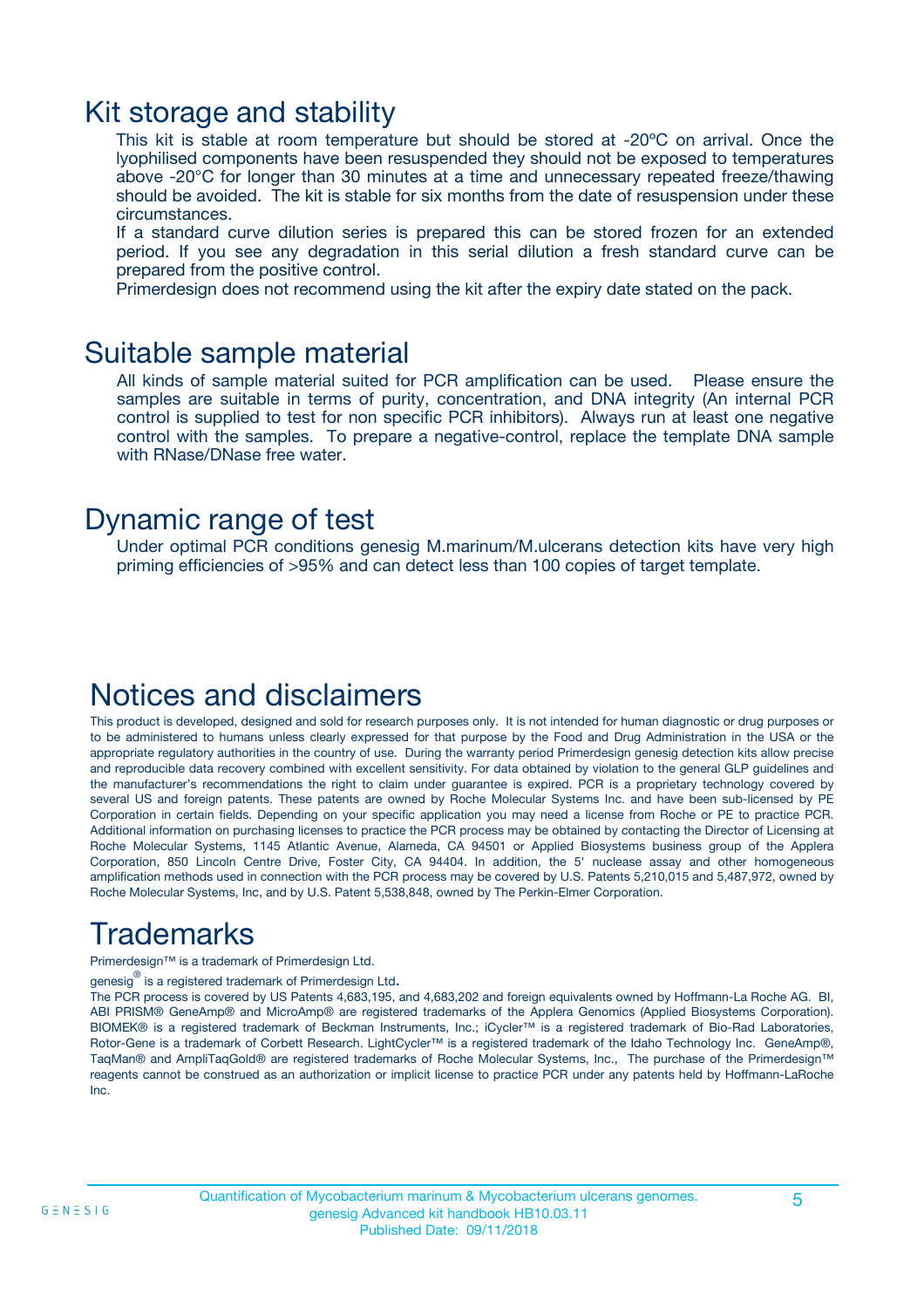## Principles of the test

#### **Real-time PCR**

A M.marinum/M.ulcerans specific primer and probe mix is provided and this can be detected through the FAM channel.

The primer and probe mix provided exploits the so-called TaqMan® principle. During PCR amplification, forward and reverse primers hybridize to the M.marinum/M.ulcerans DNA. A fluorogenic probe is included in the same reaction mixture which consists of a DNA probe labeled with a 5`-dye and a 3`-quencher. During PCR amplification, the probe is cleaved and the reporter dye and quencher are separated. The resulting increase in fluorescence can be detected on a range of qPCR platforms.

#### **Positive control**

For copy number determination and as a positive control for the PCR set up, the kit contains a positive control template. This can be used to generate a standard curve of M.marinum/M. ulcerans copy number / Cq value. Alternatively the positive control can be used at a single dilution where full quantitative analysis of the samples is not required. Each time the kit is used, at least one positive control reaction must be included in the run. A positive result indicates that the primers and probes for detecting the target M.marinum/M.ulcerans gene worked properly in that particular experimental scenario. If a negative result is obtained the test results are invalid and must be repeated. Care should be taken to ensure that the positive control does not contaminate any other kit component which would lead to falsepositive results. This can be achieved by handling this component in a Post PCR environment. Care should also be taken to avoid cross-contamination of other samples when adding the positive control to the run. This can be avoided by sealing all other samples and negative controls before pipetting the positive control into the positive control well.

#### **Negative control**

To validate any positive findings a negative control reaction should be included every time the kit is used. For this reaction the RNase/DNase free water should be used instead of template. A negative result indicates that the reagents have not become contaminated while setting up the run.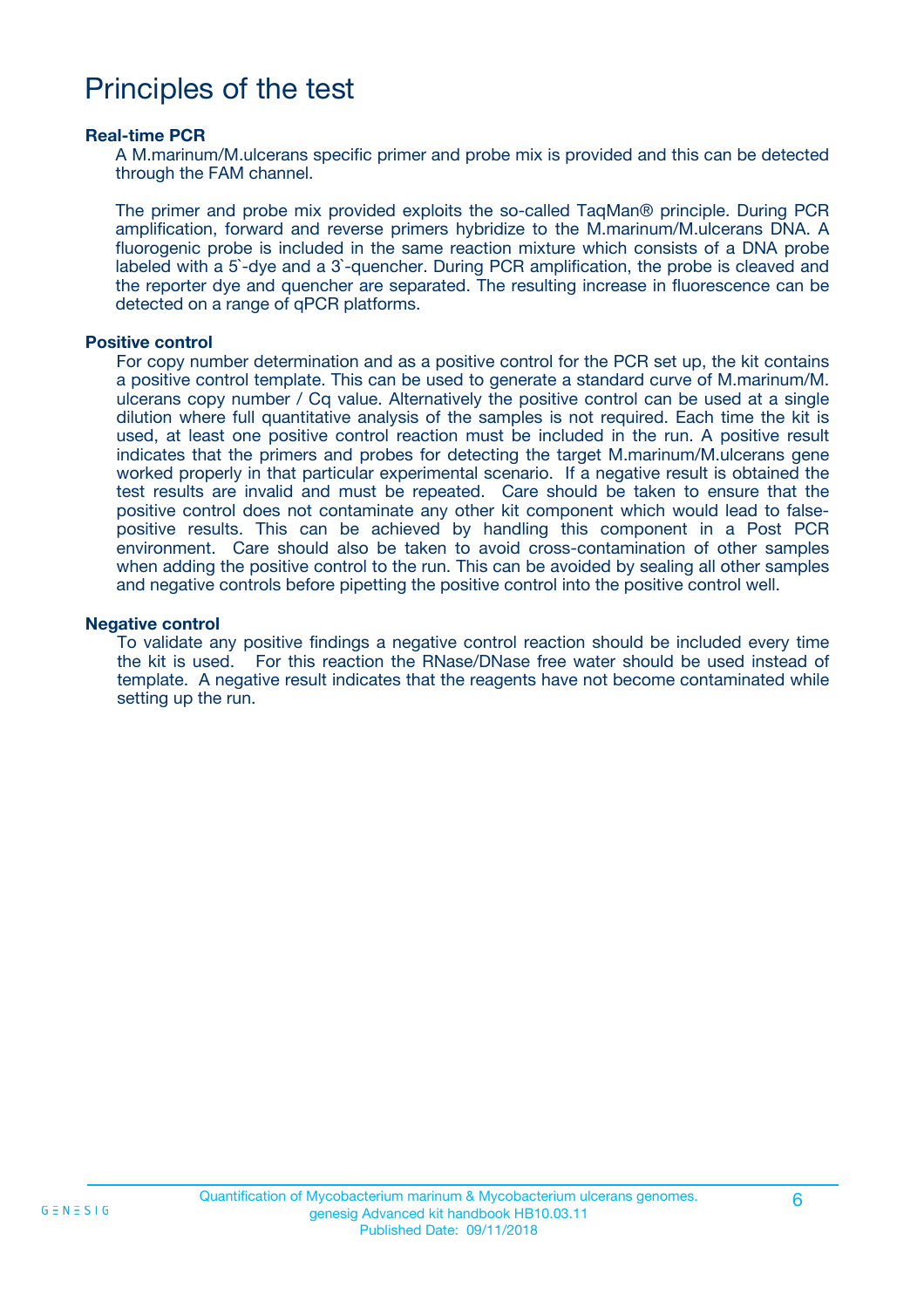#### **Internal DNA extraction control**

When performing DNA extraction, it is often advantageous to have an exogenous source of DNA template that is spiked into the lysis buffer. This control DNA is then co-purified with the sample DNA and can be detected as a positive control for the extraction process. Successful co-purification and qPCR for the control DNA also indicates that PCR inhibitors are not present at a high concentration.

A separate primer and probe mix are supplied with this kit to detect the exogenous DNA using qPCR. The primers are present at PCR limiting concentrations which allows multiplexing with the target sequence primers. Amplification of the control DNA does not interfere with detection of the M.marinum/M.ulcerans target DNA even when present at low copy number. The Internal control is detected through the VIC channel and gives a Cq value of 28+/-3.

#### **Endogenous control**

To confirm extraction of a valid biological template, a primer and probe mix is included to detect an endogenous gene. Detection of the endogenous control is through the FAM channel and it is NOT therefore possible to perform a multiplex with the M.marinum/M.ulcerans primers. A poor endogenous control signal may indicate that the sample did not contain sufficient biological material.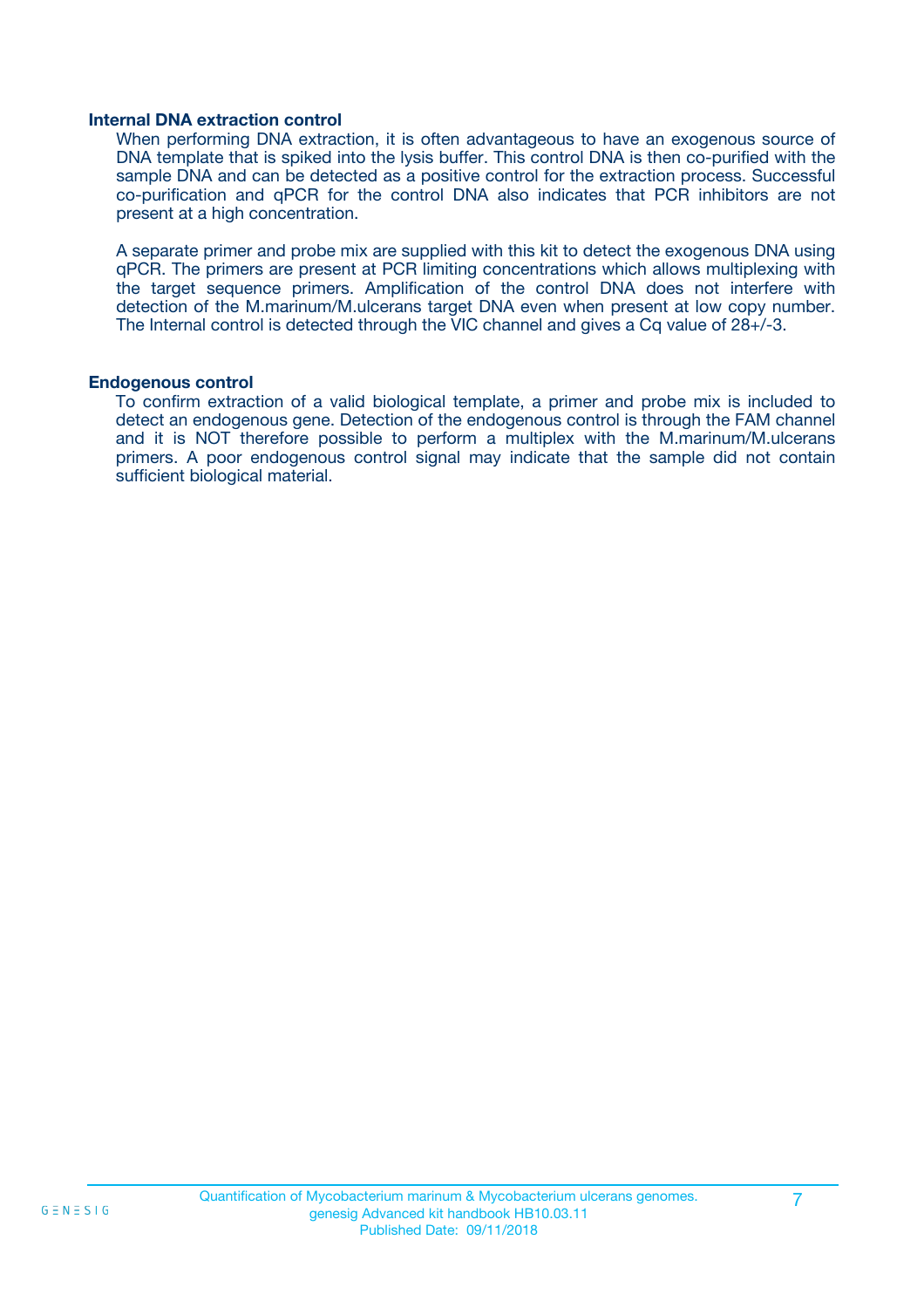### Resuspension protocol

To minimize the risk of contamination with foreign DNA, we recommend that all pipetting be performed in a PCR clean environment. Ideally this would be a designated PCR lab or PCR cabinet. Filter tips are recommended for all pipetting steps.

- **1. Pulse-spin each tube in a centrifuge before opening.** This will ensure lyophilised primer and probe mix is in the base of the tube and is not spilt upon opening the tube.
- **2. Resuspend the primer/probe mixes in the RNase/DNase free water supplied, according to the table below:**

To ensure complete resuspension, vortex each tube thoroughly.

| Component - resuspend in water                       |          |  |
|------------------------------------------------------|----------|--|
| <b>Pre-PCR pack</b>                                  |          |  |
| M.marinum/M.ulcerans primer/probe mix (BROWN)        | $165$ µl |  |
| Internal extraction control primer/probe mix (BROWN) | $165$ µl |  |
| Endogenous control primer/probe mix (BROWN)          | 165 µl   |  |

**3. Resuspend the internal control template and positive control template in the template preparation buffer supplied, according to the table below:** To ensure complete resuspension, vortex each tube thoroughly.

| Component - resuspend in template preparation buffer   |  |  |  |
|--------------------------------------------------------|--|--|--|
| <b>Pre-PCR heat-sealed foil</b>                        |  |  |  |
| Internal extraction control DNA (BLUE)                 |  |  |  |
| <b>Post-PCR heat-sealed foil</b>                       |  |  |  |
| M.marinum/M.ulcerans Positive Control Template (RED) * |  |  |  |

\* This component contains high copy number template and is a VERY significant contamination risk. It must be opened and handled in a separate laboratory environment, away from the other components.

### DNA extraction

The internal extraction control DNA can be added either to the DNA lysis/extraction buffer or to the DNA sample once it has been resuspended in lysis buffer.

**DO NOT add the internal extraction control DNA directly to the unprocessed biological sample as this will lead to degradation and a loss in signal.**

- **1. Add 4µl of the Internal extraction control DNA (BLUE) to each sample in DNA lysis/extraction buffer per sample.**
- **2. Complete DNA extraction according to the manufacturers protocols.**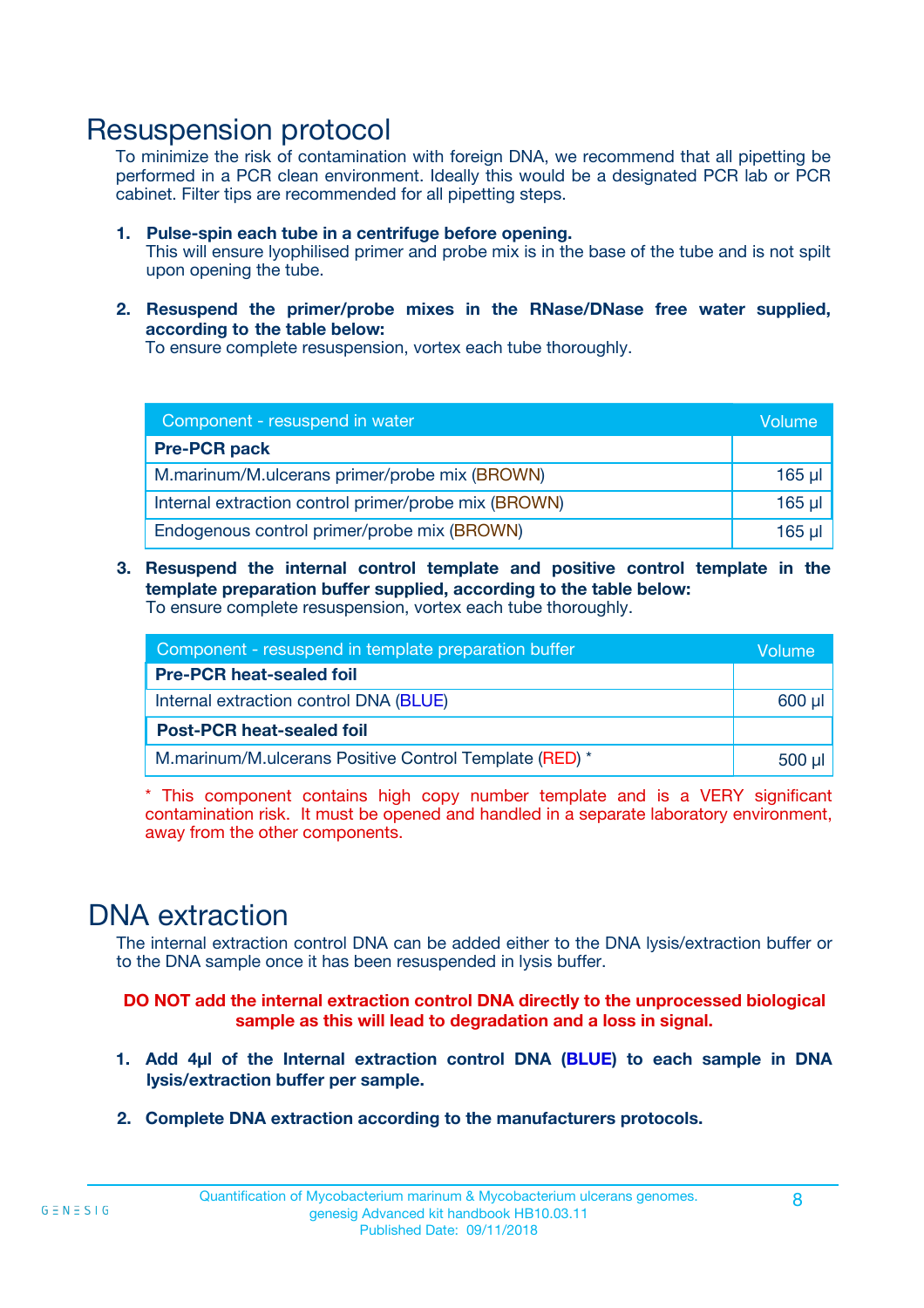# qPCR detection protocol

**1. For each DNA sample prepare a reaction mix according to the table below:** Include sufficient reactions for positive and negative controls.

| Component                                            | Volume   |
|------------------------------------------------------|----------|
| oasig or PrecisionPLUS 2X qPCR Master Mix            | 10 $\mu$ |
| M.marinum/M.ulcerans primer/probe mix (BROWN)        | 1 µI     |
| Internal extraction control primer/probe mix (BROWN) | 1 µl     |
| <b>RNase/DNase free water (WHITE)</b>                | $3 \mu$  |
| <b>Final Volume</b>                                  | 15 µl    |

**2. For each DNA sample prepare an endogenous control reaction according to the table below (Optional):**

**This control reaction will provide useful information regarding the quality of the biological sample.**

| Component                                   | Volume   |
|---------------------------------------------|----------|
| oasig or PrecisionPLUS 2X qPCR Master Mix   | $10 \mu$ |
| Endogenous control primer/probe mix (BROWN) | 1 µI     |
| <b>RNase/DNase free water (WHITE)</b>       | $4 \mu$  |
| <b>Final Volume</b>                         | 15 µl    |

- **3. Pipette 15µl of each mix into individual wells according to your qPCR experimental plate set up.**
- **4. Prepare sample DNA templates for each of your samples.**
- **5. Pipette 5µl of DNA template into each well, according to your experimental plate set up.**

For negative control wells use 5µl of RNase/DNase free water. The final volume in each well is 20ul.

**6. If a standard curve is included for quantitative analysis, prepare a reaction mix according to the table below:**

| Component                                     | Volume          |
|-----------------------------------------------|-----------------|
| oasig or PrecisionPLUS 2X qPCR Master Mix     | 10 ul           |
| M.marinum/M.ulcerans primer/probe mix (BROWN) |                 |
| <b>RNase/DNase free water (WHITE)</b>         | 4 µl            |
| <b>Final Volume</b>                           | 15 <sub>µ</sub> |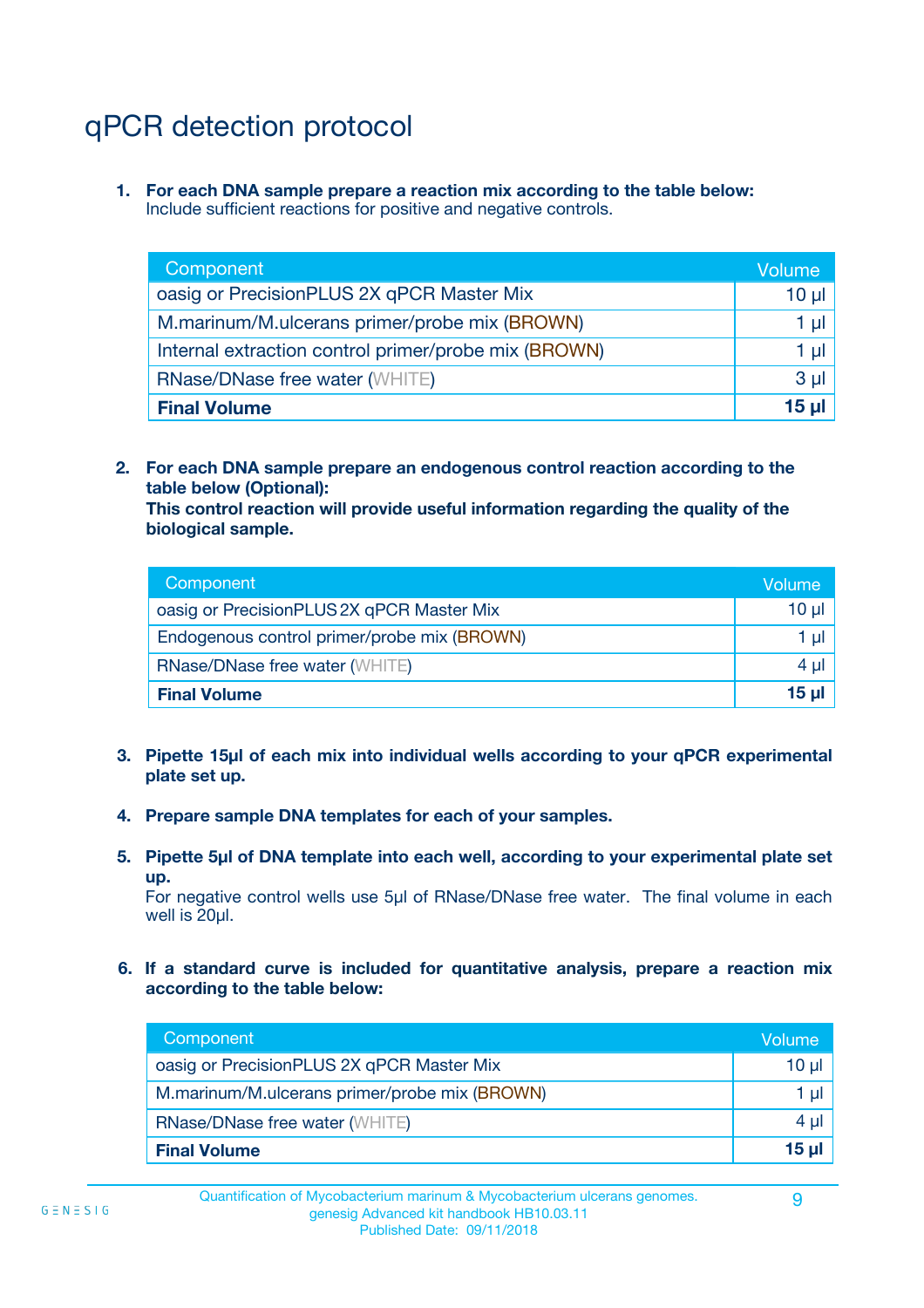#### **7. Preparation of standard curve dilution series.**

- 1) Pipette 90µl of template preparation buffer into 5 tubes and label 2-6
- 2) Pipette 10µl of Positive Control Template (RED) into tube 2
- 3) Vortex thoroughly
- 4) Change pipette tip and pipette 10µl from tube 2 into tube 3
- 5) Vortex thoroughly

Repeat steps 4 and 5 to complete the dilution series

| <b>Standard Curve</b>         | <b>Copy Number</b>     |
|-------------------------------|------------------------|
| Tube 1 Positive control (RED) | $2 \times 10^5$ per µl |
| Tube 2                        | $2 \times 10^4$ per µl |
| Tube 3                        | $2 \times 10^3$ per µl |
| Tube 4                        | $2 \times 10^2$ per µl |
| Tube 5                        | 20 per µl              |
| Tube 6                        | 2 per µl               |

**8. Pipette 5µl of standard template into each well for the standard curve according to your experimental plate set up.**

#### The final volume in each well is 20µl.

## qPCR amplification protocol

Amplification conditions using oasig or PrecisionPLUS 2X qPCR Master Mix.

|             | <b>Step</b>       | <b>Time</b>     | Temp    |
|-------------|-------------------|-----------------|---------|
|             | Enzyme activation | 2 min           | 95 °C   |
| Cycling x50 | Denaturation      | 10 <sub>s</sub> | 95 $°C$ |
|             | DATA COLLECTION * | 60 s            | 60 °C   |

\* Fluorogenic data should be collected during this step through the FAM and VIC channels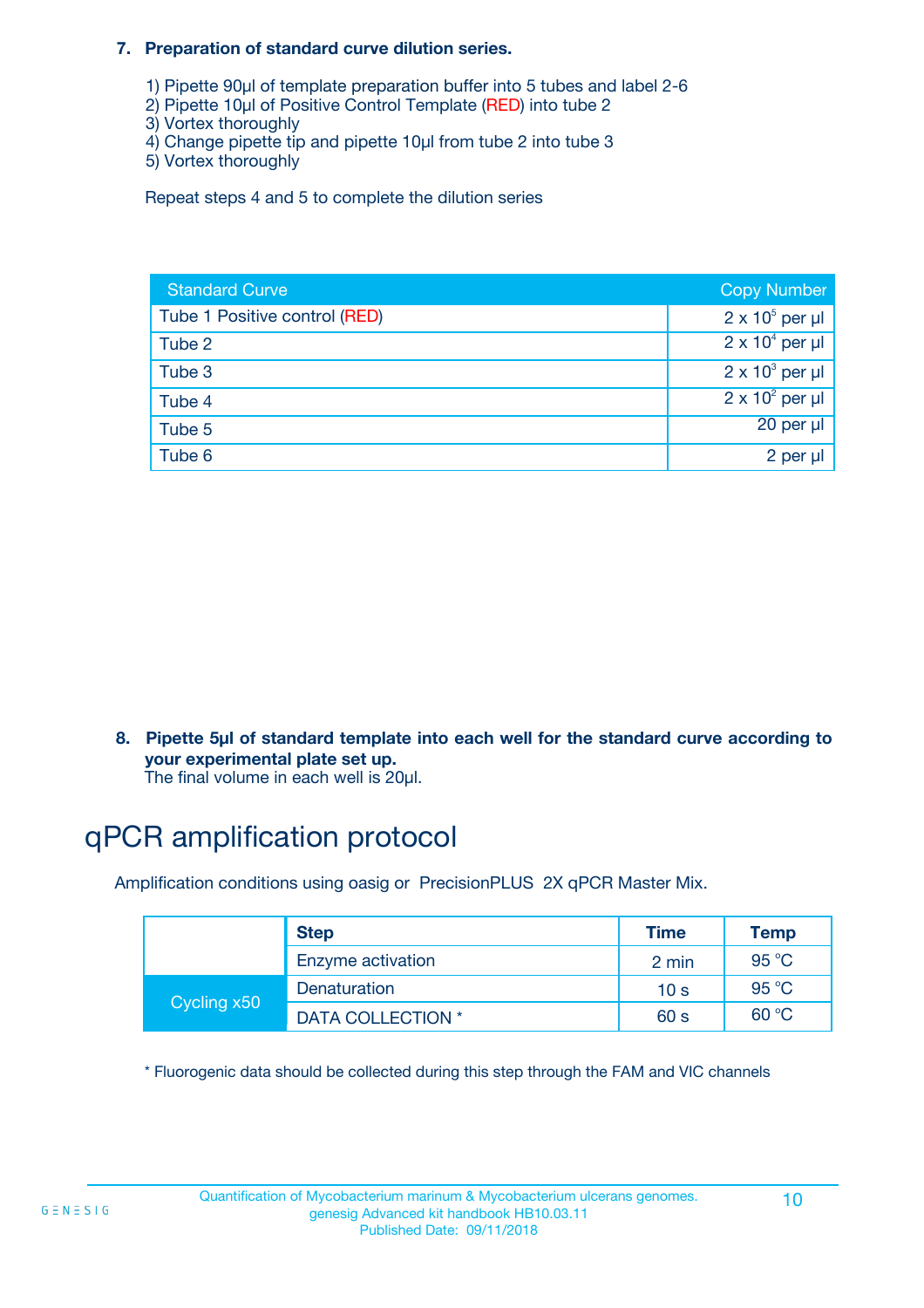# Interpretation of results

| <b>Target</b><br>(FAM) | Internal<br>control<br>(NIC) | <b>Positive</b><br>control | Negative<br>control | Interpretation                                                                                                  |
|------------------------|------------------------------|----------------------------|---------------------|-----------------------------------------------------------------------------------------------------------------|
| $\leq 30$              | $+ 1 -$                      | ÷                          |                     | <b>POSITIVE QUANTITATIVE RESULT</b><br>calculate copy number                                                    |
| > 30                   | ÷                            | ÷                          |                     | <b>POSITIVE QUANTITATIVE RESULT</b><br>calculate copy number                                                    |
| > 30                   |                              | ÷                          |                     | <b>POSITIVE QUALITATIVE RESULT</b><br>do not report copy number as this<br>may be due to poor sample extraction |
|                        | ÷                            | ÷                          |                     | <b>NEGATIVE RESULT</b>                                                                                          |
|                        |                              |                            |                     | <b>EXPERIMENT FAILED</b>                                                                                        |
| $+ 1 -$                | $+ 1 -$                      | ÷                          | $\leq 35$           | due to test contamination                                                                                       |
| $+ 1 -$                | $+ 1 -$                      | ÷                          | > 35                | $\star$                                                                                                         |
|                        |                              | ÷                          |                     | <b>SAMPLE PREPARATION FAILED</b>                                                                                |
|                        |                              |                            |                     | <b>EXPERIMENT FAILED</b>                                                                                        |

Positive control template (**RED**) is expected to amplify between Cq 16 and 23. Failure to satisfy this quality control criterion is a strong indication that the experiment has been compromised.

\*Where the test sample is positive and the negative control is positive with a  $Ca > 35$ , the sample must be reinterpreted based on the relative signal strength of the two results:



If the sample amplifies  $> 5$  Cq earlier than the negative control then the sample should be reinterpreted (via the table above) with the negative control verified as negative.



If the sample amplifies  $< 5$  Cq earlier than the negative control then the positive sample result is invalidated and<br>the result should be determined  $the$  result should be inconclusive due to test contamination. The test for this sample should be repeated.